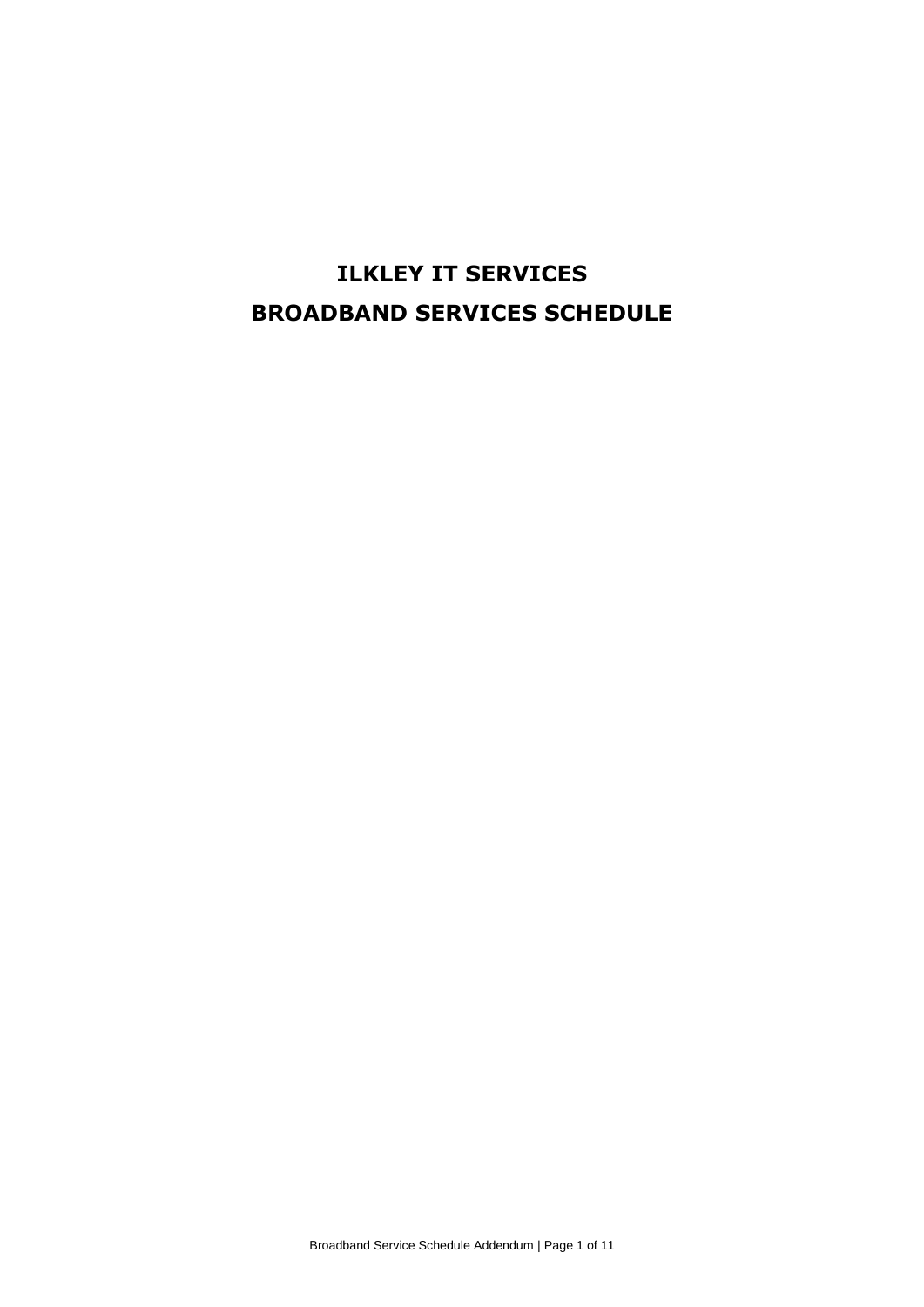# **Index**

- 1. Definitions and Interpretation
- 2. The Service Schedule
- 3. Commencement and duration of this Service Schedule
- 4. Duration of services
- 5. Description of Services
- 6. Support Services
- 7. Service Management
- 8. Service Availability
- 9. Standard Charges
- 10. Availability of Standard BT Exchange Lines
- 11. Charges Mandated By Service Provider

Appendix 1 – Broadband Acceptable Use Policy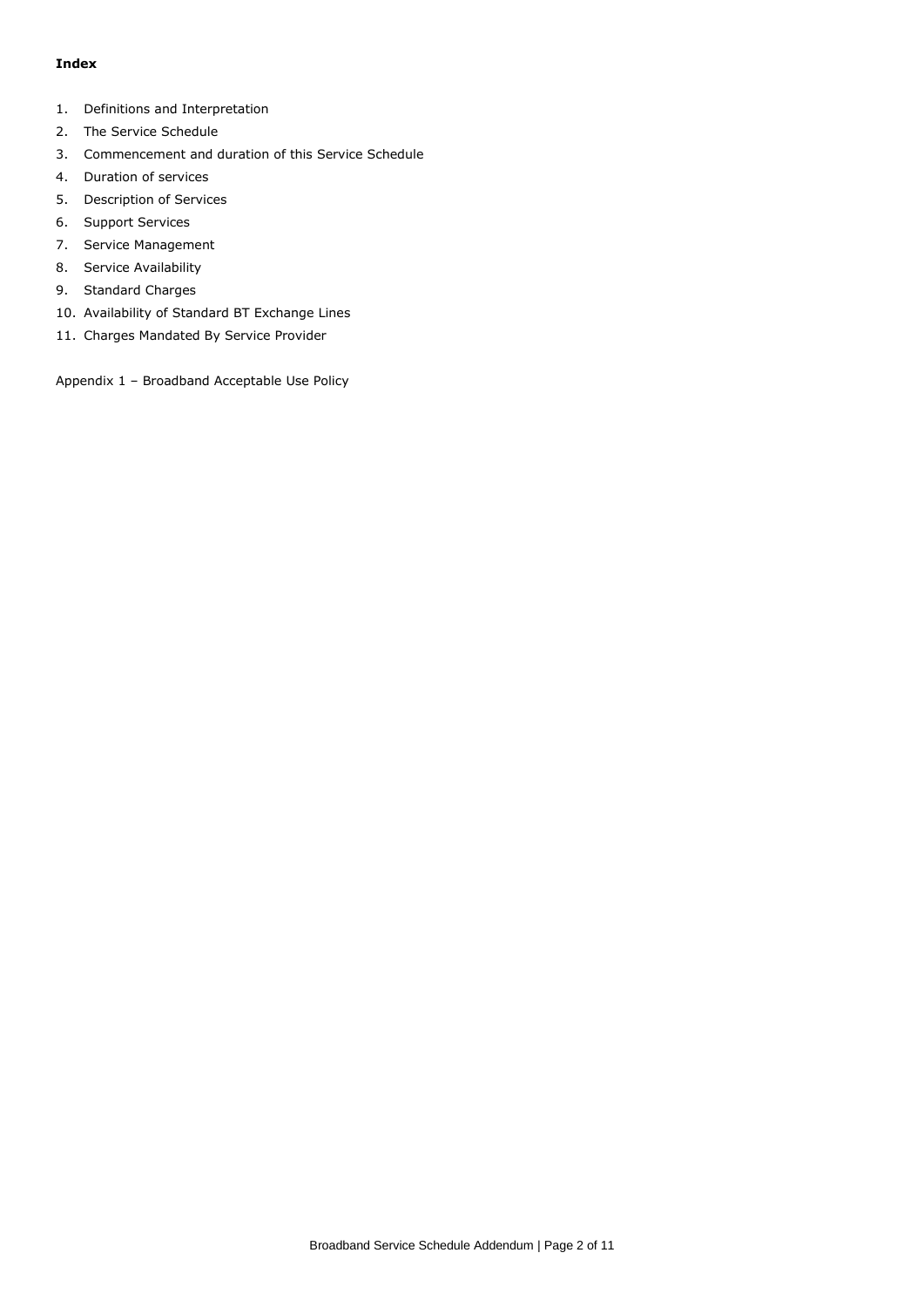This Addendum relates only to our broadband products. They do not relate to any other product or service supplied by ILKLEY IT SERVICES unless specified herein.

# **1. Definitions and Interpretation**

1.1. In this Service Schedule the following expressions shall have the following meanings unless the context otherwise requires:

| "ADSL"                    | asymmetric digital subscriber line as more particularly described in clause 5.1;           |  |  |
|---------------------------|--------------------------------------------------------------------------------------------|--|--|
| "ADSL Service"            | the provision of internet protocol connectivity delivered over the ILKLEY IT SERVICES      |  |  |
|                           | Network with ADSL based access to Users or Additional Users;                               |  |  |
| "API"                     | means the Application Programming Interface provided by ILKLEY IT SERVICES via which       |  |  |
|                           | Orders may be placed and the Services may be managed by the Client;                        |  |  |
| "Assured Rate Product(s)" | means a product variant offered for the Services where bandwidth is assured across the     |  |  |
|                           | ILKLEY IT SERVICES Network;                                                                |  |  |
| "Availability Checker"    | Availability Checker means the mechanism provided by ILKLEY IT SERVICES to be used         |  |  |
|                           | by the Client to check the CLI status and options available for the provision of LLU       |  |  |
|                           | Services to an End User;                                                                   |  |  |
| "Control Panel"           | means the facility provided by ILKLEY IT SERVICES to the Client via which Orders may be    |  |  |
|                           | placed and the Services may be managed by the Client;                                      |  |  |
| "DSLAM"                   | A network device, located in the telephony exchanges of the service provider that          |  |  |
|                           | connects multiple customer Digital Subscriber Lines to a high-speed Internet backbone      |  |  |
|                           | using multiplexing techniques;                                                             |  |  |
| "DSL Service"             | the ADSL Service and/or the FTTC Service and/or the FTTP Service;                          |  |  |
| "Enhanced Care"           | the target resolution and response times under the heading "Enhanced" specified within     |  |  |
|                           | the Fault classification matrix set out in clause 8.5.1;                                   |  |  |
| "Enhanced Care Faults"    | Faults that are submitted to ILKLEY IT SERVICES by a Client who has purchased              |  |  |
|                           | Enhanced Care;                                                                             |  |  |
| "Faults"                  | notification of a problem or fault which is submitted by the Client to ILKLEY IT SERVICES; |  |  |
| "FTTC"                    | Fibre to the Cabinet services use the same infrastructure as standard 21CN ADSL            |  |  |
|                           | products but provide higher line rates to an End User's premises by the use of a fibre     |  |  |
|                           | connection from the street cabinet to the exchange.                                        |  |  |
| "FTTP"                    | Fibre to the Premises services use the same infrastructure as standard 21CN ADSL           |  |  |
|                           | products but provide higher line rates to an End User's premises by the use of a direct    |  |  |
|                           | fibre connection to the End User premises.                                                 |  |  |
| "Help Desk"               | the telephone help desk described in clause 7.1;                                           |  |  |
| "Incident"                | a failure of the Service to operate in accordance with its published specification;        |  |  |
| "LLU Services"            | means voice and data services provided or to be provided by ILKLEY IT SERVICES             |  |  |
|                           | pursuant to this Agreement and as specified in the Operations Manual;                      |  |  |
| "LLU"                     | means Local Loop Unbundling which is technology that allows alternative communications     |  |  |
|                           | companies to put their own equipment on to the end of an End User's copper local loop      |  |  |
|                           | and own the connections for the local exchange instead of BT, so as to offer services in   |  |  |
|                           | competition with BT;                                                                       |  |  |
| "Provision Support"       | Support Services in connection with the implementation of an Order;                        |  |  |
| "Services"                | the DSL Service, the Support Service a as applicable given the context in which the term   |  |  |
|                           | "Services" is used;                                                                        |  |  |
| "Standard Care"           | the target resolution and response times under the heading "Standard" specified within     |  |  |
|                           | the Fault classification matrix set out in clause 8.5.1;                                   |  |  |
| "Support Service"         | the support services described in clause 7;                                                |  |  |
|                           |                                                                                            |  |  |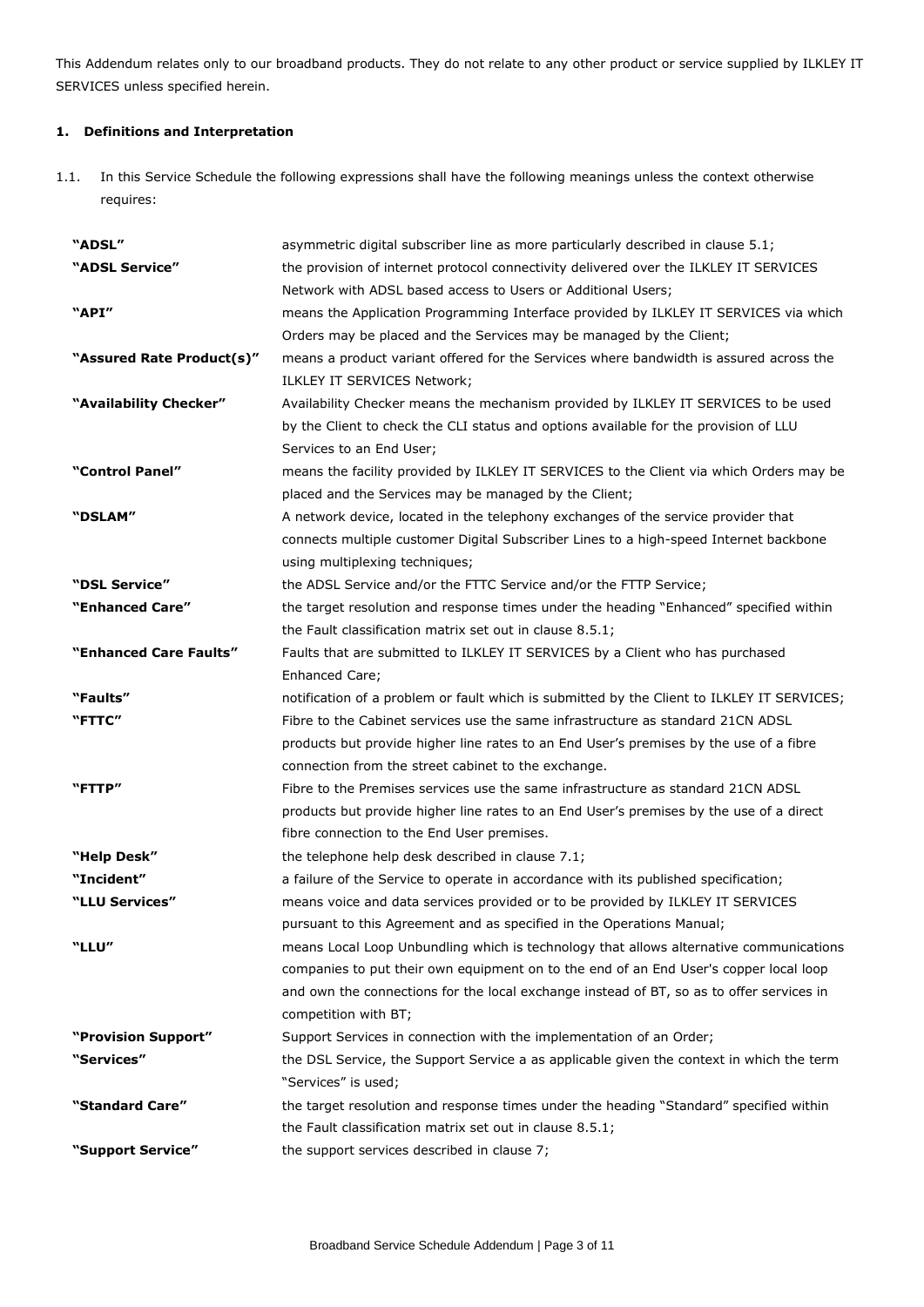- 1.2. The Condition and Schedule headings are for convenience only and shall not affect the interpretation of this Service Schedule.
- 1.3. Any reference to an "hour" means an hour in a day and any reference to a "day" means a period of 24 hours running from midnight to midnight.
- 1.4. Except to the extent that they are inconsistent with the definitions and interpretations in this Service Schedule or are otherwise defined in this Service Schedule, the definitions and interpretations in the Master Agreement shall apply to this Service Schedule.
- 1.5. The Schedules form part of this Service Schedule and shall have effect as if set out in full in the body of this Service Schedule. Any reference to this Service Schedule includes the Schedules.
- 1.6. References to clauses and Schedules are to the clauses and Schedules of this Service Schedule.

# **2. The Service Schedule**

- 2.1. The terms of the Master Agreement shall apply in relation to the supply of the Services and the terms of this Service Schedule shall apply between the parties as if the Master Agreement were incorporated into this Service Schedule.
- 2.2. Notwithstanding clause 2.1 the Master Agreement shall remain fully effective and unamended, in relation to the supply of any goods and or services other than the Service.

#### **3. Commencement and duration of this Service Schedule**

3.1. This Service Schedule commences on the date that it is signed by duly authorised representatives of ILKLEY IT SERVICES and will continue unless or until terminated by either party under the terms of the Agreement.

# **4. Duration of services**

- 4.1. The Service Minimum Period for all ADSL (excluding FTTC/FTTP) Services is one (1) month.
- 4.2. The Service Minimum Period for new provisions of FTTC and FTTP Services is the lower of (a) one (1) year or (b) the minimum term set by the Service provider for FTTC and FTTP.
- 4.3. The Service Minimum Period for migrated in FTTC and FTTP Services is one (1) month.

#### **5. Description of Services**

- 5.1. ADSL is a form of DSL, a data communications technology that enables faster data transmission over copper telephone lines than a conventional voiceband modem can provide. It does this by utilising frequencies that are not used by a voice telephone call. By using a splitter or micro filters this allows a single telephone connection to be used for both ADSL service and voice calls at the same time. As phone lines are so varied in quality and weren't initially provisioned with ADSL in mind it can generally only be used over short distances, typically less than 5 km.
- 5.2. At the telephone exchange, the line generally terminates at a DSLAM where another frequency splitter separates the voice band signal for the conventional phone network. The data stream carried by the ADSL physical layer is typically routed over the telephone company's data network to service centre where the encapsulated IP packets are eventually routed onto a conventional internet network.
	- 5.2.1. FTTC / FTTP Services use the same infrastructure as standard 21CN ADSL products but provide higher line rates to an End User's premises by the use of a fibre connection from the street cabinet to the exchange in the case of FTTC and a direct fibre connection from the End User premises in the case of FTTP.
	- 5.2.2. Service Limitations FTTC / FTTP Services are only available in areas where the appropriate infrastructure exists as indicated by the ILKLEY IT SERVICES availability checker facility on the Control Panel.
	- 5.2.3. Standard Care Service Levels are provided and options are available for Elevated care levels for FTTC / FTTP products.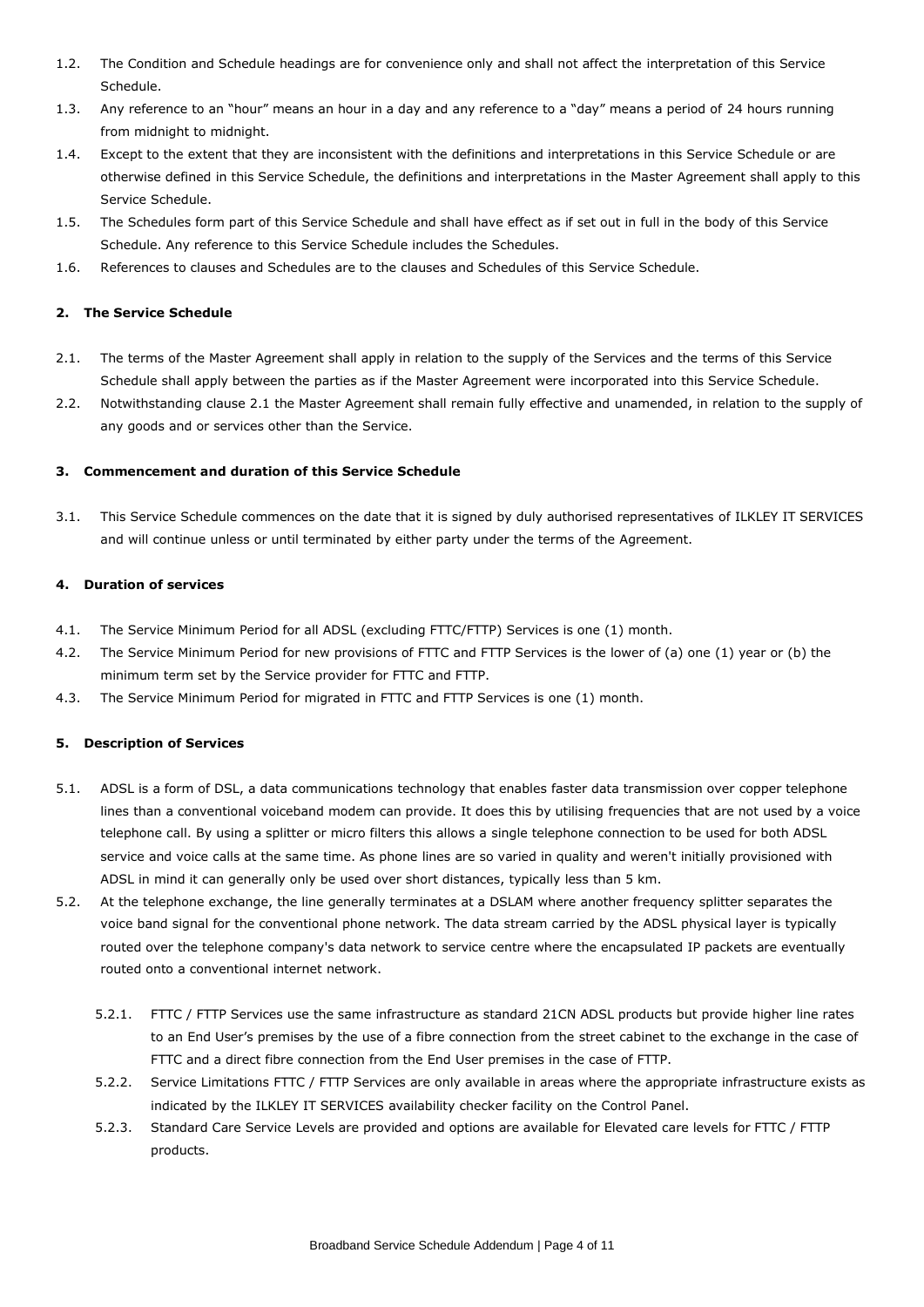# **6. Support Services**

- 6.1. During the hours of Service specified in clause 6.2, ILKLEY IT SERVICES will provide a client service and administration telephone and email help desk facility ("Help Desk") for the benefit of the Client. ILKLEY IT SERVICES shall accept calls for English language telephone support in connection with Orders and Faults during the hours of Service specified in clause 6.2. For the avoidance of doubt, ILKLEY IT SERVICES shall be under no obligation to provide any technical assistance to the Users.
- 6.2. Hours of Service
	- 6.2.1. Office Hours**.** The Help Desk will be available to receive calls for English language telephone Support (Second Level Support) Monday to Friday, from 09:00 to 17:30, excluding Bank Holidays. Proactive notifications for both support and provide activities will occur during these hours.
	- 6.2.2. Out of Hours**.** Outside Normal Business Hours, no proactive updates will be supplied via email on Standard Care Products. Outside Normal Business Hours support is only available for response to new and open Enhanced Care Incidents that are raised via the Control Panel or by a support team.

#### 6.3. **Scheduled and Emergency Maintenance**

- 6.3.1. From time to time ILKLEY IT SERVICES may interrupt the Service to maintain, update or enhance software Equipment or other aspects of the Service and/or the ILKLEY IT SERVICES Network ("Maintenance Events"). ILKLEY IT SERVICES will, where possible, give the Client a minimum of 1 Business Day advance notice of such events, and where possible will schedule Maintenance Events so as to cause minimum interruption of the Service. For the avoidance of doubt, it may not be possible to give such notice where interruption to the Service is necessary to deal with Incidents occurring in connection with the Service.
- 6.3.2. From time to time ILKLEY IT SERVICES may interrupt the Service to carry out emergency maintenance to the ILKLEY IT SERVICES Network in order to maintain appropriate levels of service quality and to provide where possible minimum impact to the Service.
- 6.3.3. ILKLEY IT SERVICES shall use reasonable endeavours to ensure that:

- scheduled Maintenance Events will not exceed 3 hours in any calendar month;

**-** emergency Maintenance Events will not exceed 3 hours in any calendar month.

Provided That the Client accepts that it may not be possible for ILKLEY IT SERVICES to provide the Client with advanced notification of emergency Maintenance Events.

6.3.4. Any Maintenance Events which occur during Normal Business Hours, and which were not requested by the Client, shall be considered downtime for the purpose of service availability measurement set out in clause 9.

#### **7. Service Management**

#### 7.1. Fault Reporting

- 7.1.1. The Client must submit all Faults to ILKLEY IT SERVICES via:
	- a) Sending an email to support@ilkleyitservices.co.uk
	- b) By phone (01943 601601) into the support team

All Fault Reports submitted by the Client must provide a complete description of the Fault and any information reasonably requested by ILKLEY IT SERVICES. The support case in respect of an Fault will be raised after the Client performs the first line diagnostics with the User or Additional User to conduct an initial assessment of the cause of an Incident.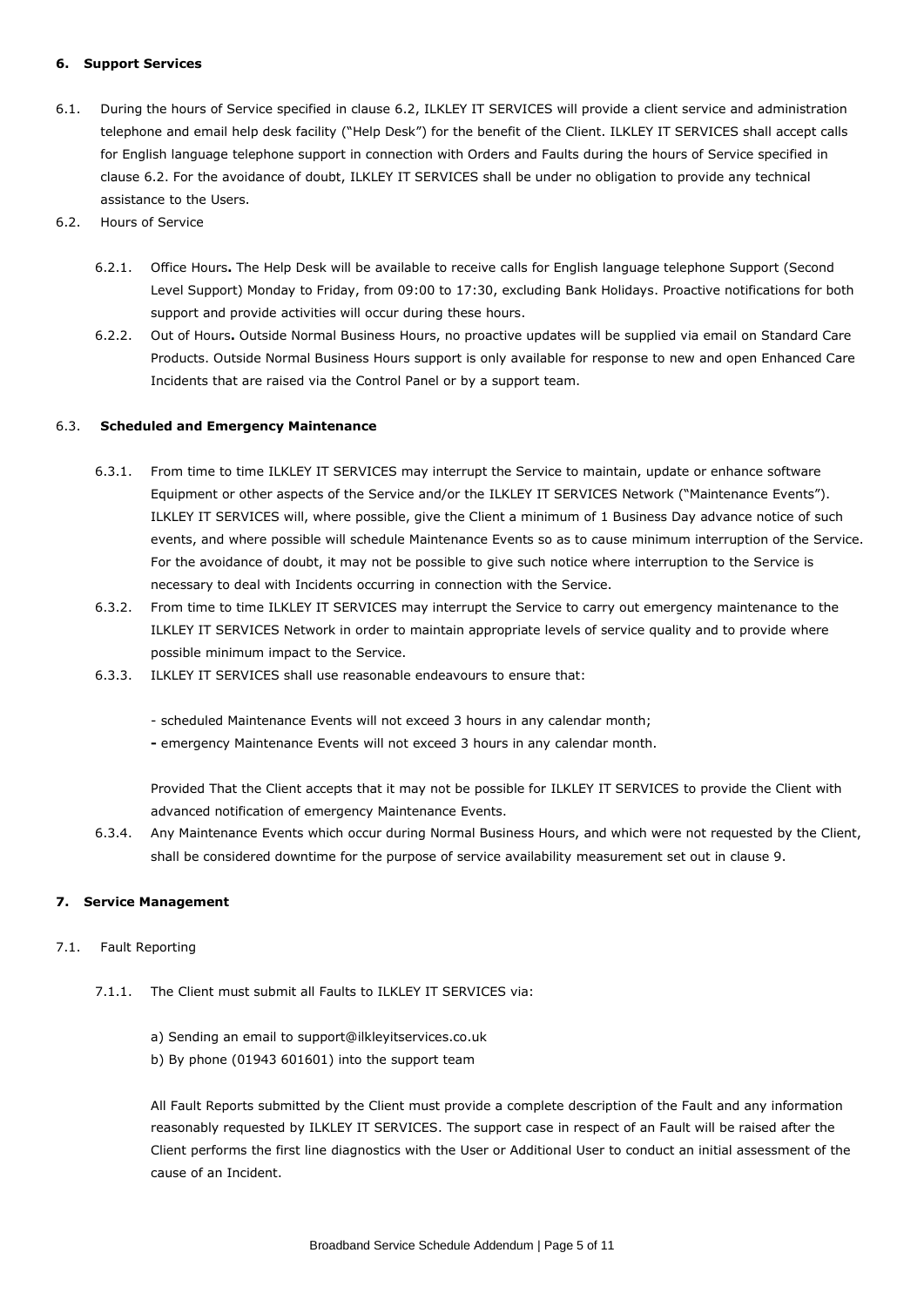7.1.2. All corresponding communications made by the Client to the Support Team must include the broadband username. Updates to Faults should be submitted to us via email.

# 7.2. Fault Report Priority Levels

7.2.1. On receipt of an Fault Report from the Client, ILKLEY IT SERVICES (acting reasonably) shall determine the priority of any Fault using the Priority Levels.

# 7.3. Fault Response Timescales

- 7.3.1. ILKLEY IT SERVICES shall use best endeavours to assign an Fault to an appropriate ILKLEY IT SERVICES engineer within 1 Business Hour of receipt of the Fault Report for no less than 98% of Incidents properly submitted to ILKLEY IT SERVICES by the Client in accordance with clause 8.1.1.
- 7.3.2. ILKLEY IT SERVICES shall use best endeavours to make an update on a Fault available to the Client via email within the response times specified in clause 8.5.1.

# 7.4. Fault Resolution Targets

7.4.1. ILKLEY IT SERVICES shall seek to resolve issues clear Faults within the relevant care level as per the matrix set out in clause 8.5.1.

# 7.5. Fault Classification Matrix

7.5.1. The Fault classification matrix set out below outlines the description, resolution and scheduled updates frequencies for the associated Fault priorities.

| Priority      | <b>Description</b>                                                                                          | <b>Target Resolution Time</b> |          | <b>ILKLEY IT SERVICES</b> |
|---------------|-------------------------------------------------------------------------------------------------------------|-------------------------------|----------|---------------------------|
|               |                                                                                                             | Standard                      | Enhanced | <b>Updates Expected</b>   |
| Critical      | Complete network outage affecting multiple<br>users as a result of an ILKLEY IT SERVICES<br>network failure | 4 hours                       | 4 hours  | Every 60 minutes          |
| High          | Total loss of service affecting 1 or more<br>users                                                          | 40 hours                      | 20 hours | 1-4 hours                 |
| <b>Medium</b> | Partial loss of service or degraded<br>performance.                                                         | 40 hours                      | 20 hours | 1-4 hours                 |
| Low           | General support queries including<br>provisioning and billing                                               | 40 hours                      | 20 hours | 1-4 hours                 |

7.5.2. The Client understands and accepts that it may be necessary to extend the timescales in the Fault classification matrix above due to the complexity of the Fault or where ILKLEY IT SERVICES is dependent on a third party for resolution of the Fault. In such circumstances, ILKLEY IT SERVICES shall use reasonable endeavours to eliminate or reduce the impact of the Fault on the Service by provision of a workaround, with permanent correction to follow.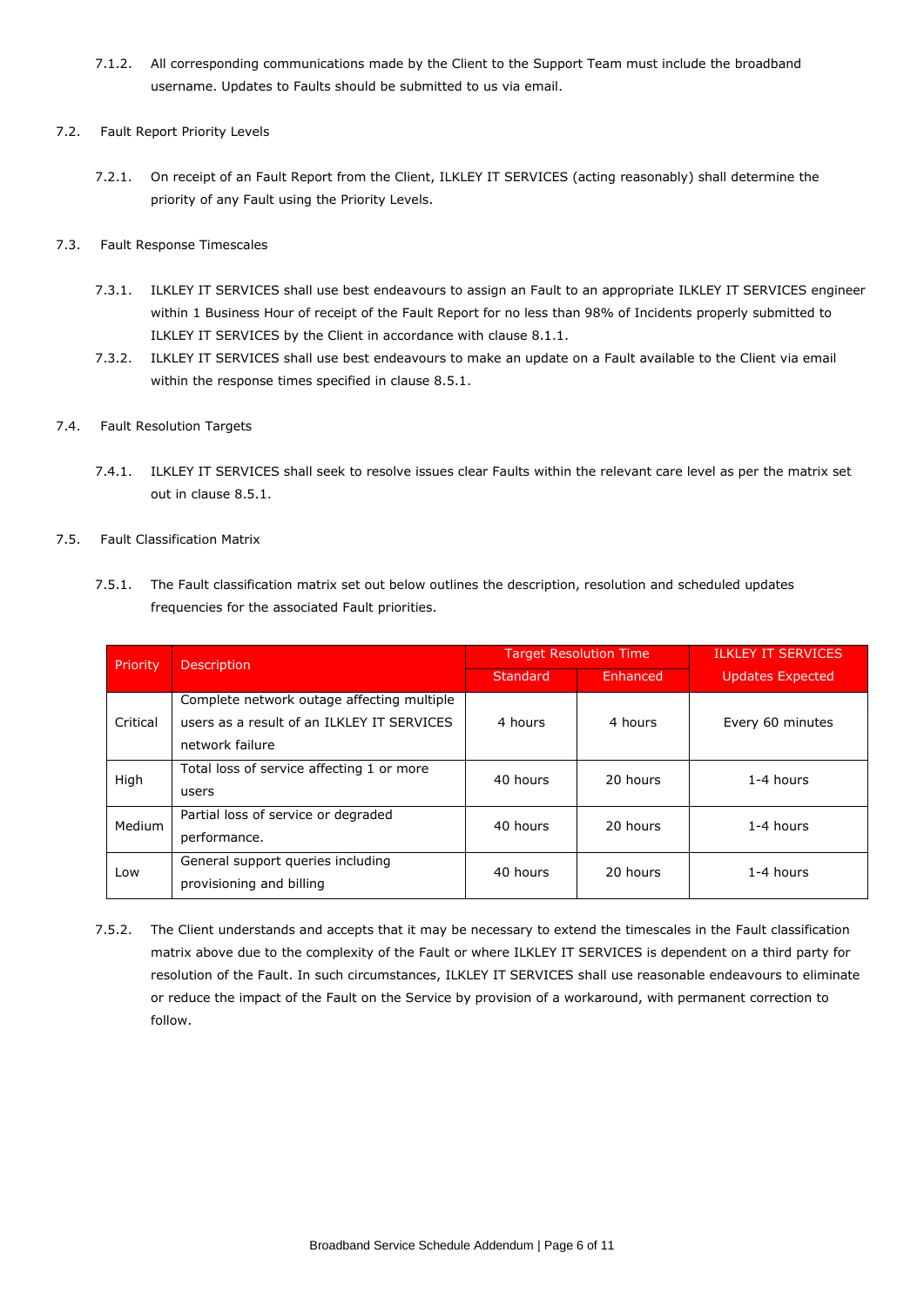# 7.6. Clearance of Fault

ILKLEY IT SERVICES will clear an Incident reported to ILKLEY IT SERVICES by the Client in accordance with this Service Schedule and an Fault Report will be considered to have been cleared where either:

- 7.6.1. it is corrected by ILKLEY IT SERVICES (including the provision of a temporary fix); or
- 7.6.2. ILKLEY IT SERVICES has investigated the Fault and ILKLEY IT SERVICES's initial fault diagnostic testing indicates that the Fault is not found and/or is not the fault of ILKLEY IT SERVICES; and this has been confirmed by ILKLEY IT SERVICES to the Client.

# 7.7. Escalation Process

ILKLEY IT SERVICES has its own escalation process where an Fault is understood as a clear request for the support of a higher technical or management level in order to clear the Fault. If the Fault is considered to be not progressing in a satisfactory manner or if it is foreseen that the targeted time to repair will not be met, either party may request an escalation of the Fault.

# **8. Service Availability**

# 8.1. Overall Service Availability

ILKLEY IT SERVICES will use reasonable endeavours to provide a monthly overall Service availability of not less than 99.7% for all Users connected to the ILKLEY IT SERVICES network. For the purposes of this clause 8.1, overall service availability shall mean the availability of two way communication of the virtual communication link (expressed as a percentage) between the access entry port on which the Data Terminating Equipment ("DTE") originator is connected and the ILKLEY IT SERVICES Network access exit port on which the DTE destination is connected, excluding scheduled Maintenance Events as described in clause 6.3, User-caused or third party-caused outages or disruptions (except to the extent that such outages or disruptions are caused by those duly authorised third parties sub-contracted by ILKLEY IT SERVICES to provide the Service), or outages or disruptions attributable in whole or in part to force majeure events within the meaning that term as defined in the Master Agreement.

#### 8.2. Service Credits

ILKLEY IT SERVICES will use its reasonable endeavours to recover service credits from the operators when circumstances indicate they should be available if service credits are received these will be passed on to the Client.

# 8.3. Control Panel Availability

ILKLEY IT SERVICES will use reasonable endeavours to provide a monthly average uptime availability of the Control Panel of at least 99.95% for the Client.

This availability refers to an access point on ILKLEY IT SERVICES's backbone network. It does not apply to the portion of the circuit that does not transit ILKLEY IT SERVICES's backbone network. Availability does not include scheduled Maintenance Events as described in clause 6.3, Customer-caused or third party-caused outages or disruptions (except to the extent that such outages or disruptions are caused by those duly authorised third parties sub-contracted by ILKLEY IT SERVICES to provide the Control Panel), or outages or disruptions attributable in whole or in part to force majeure events as defined in the Master Agreement.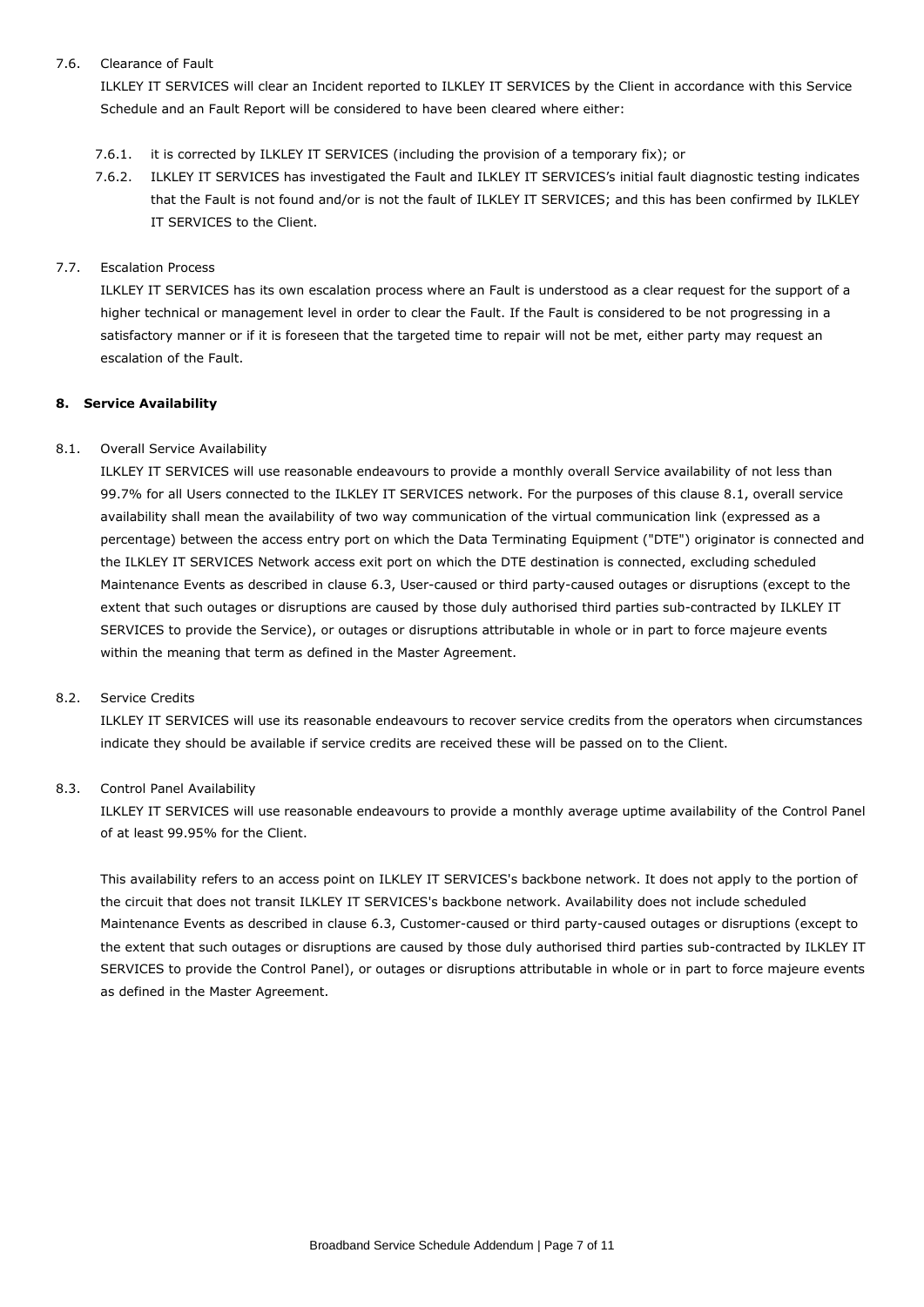# 8.4.1. Standard DSL Services

(i) ILKLEY IT SERVICES shall use best endeavours to provide a DSL Service to Users and Additional Users that over the course of any calendar month does not exceed an average latency of 50 milliseconds assuming interleaving is not enabled on the Service.

(ii) ILKLEY IT SERVICES shall use best endeavours to provide a DSL Service that over the course of any calendar month has an average packet loss across the ILKLEY IT SERVICES Network of less than 0.5%. Provided that, notwithstanding clauses 8.4.1 (i) and (ii), the Client understands and accepts that these targets are best endeavours and whilst ILKLEY IT SERVICES shall do their utmost to ensure ongoing network performance on occasion circumstances relating to the Service Provider network that are out of the control of ILKLEY IT SERVICES may cause latency and general network performance to be affected.

#### **9. Standard Charges**

- 9.1. The Client will pay the following standard charges in relation to Services:
	- 9.1.1. the Activation Charge.
	- 9.1.2. the fixed Monthly Recurring Charge (MRC) per access circuit. This differs according to variant.
	- 9.1.3. Variable Charges that may apply from time to time (e.g. for service upgrades).
- 9.2. The Charges are specified on our website.

# **10. Availability of Standard BT Exchange Lines**

- 10.1. The Charges are calculated on the basis that:
	- 10.1.1. for the ADSL Service, the User or Additional User will provide a suitable standard BT Exchange Line that will support ADSL and the current analogue voice service ("Shared Line");
	- 10.1.2. for the FTTC Service, the User or Additional User will provide a suitable standard BT Exchange Line that will support FTTC and the current analogue voice service ("Shared Line");
	- 10.1.3. for the FTTP Service, ILKLEY IT SERVICES will either provide a dedicated fibre line that will only support FTTP ("Dedicated Line"), or the User or Additional User will provide a suitable standard BT Exchange Line that will support FTTP and the current analogue voice service ("Shared Line");
- 10.2. Where a Shared Line is used to deliver the DSL Service through the duration of the Service Schedule, the User or Additional User must pay full line rental, in addition to the DSL subscription, to BT or another communications provider. For the avoidance of doubt, where a Dedicated Line is used to deliver the DSL Service, no line rental is payable to BT or any other third party for that line.

# **11. Charges Mandated By Service Provider**

ILKLEY IT SERVICES reserves the right to pass on to Clients on a cost basis (adding no additional percentage increase) any charges levied by the Service Provider to which it is exposed as a result of the Client and/or its Users' and/or Additional Users' actions.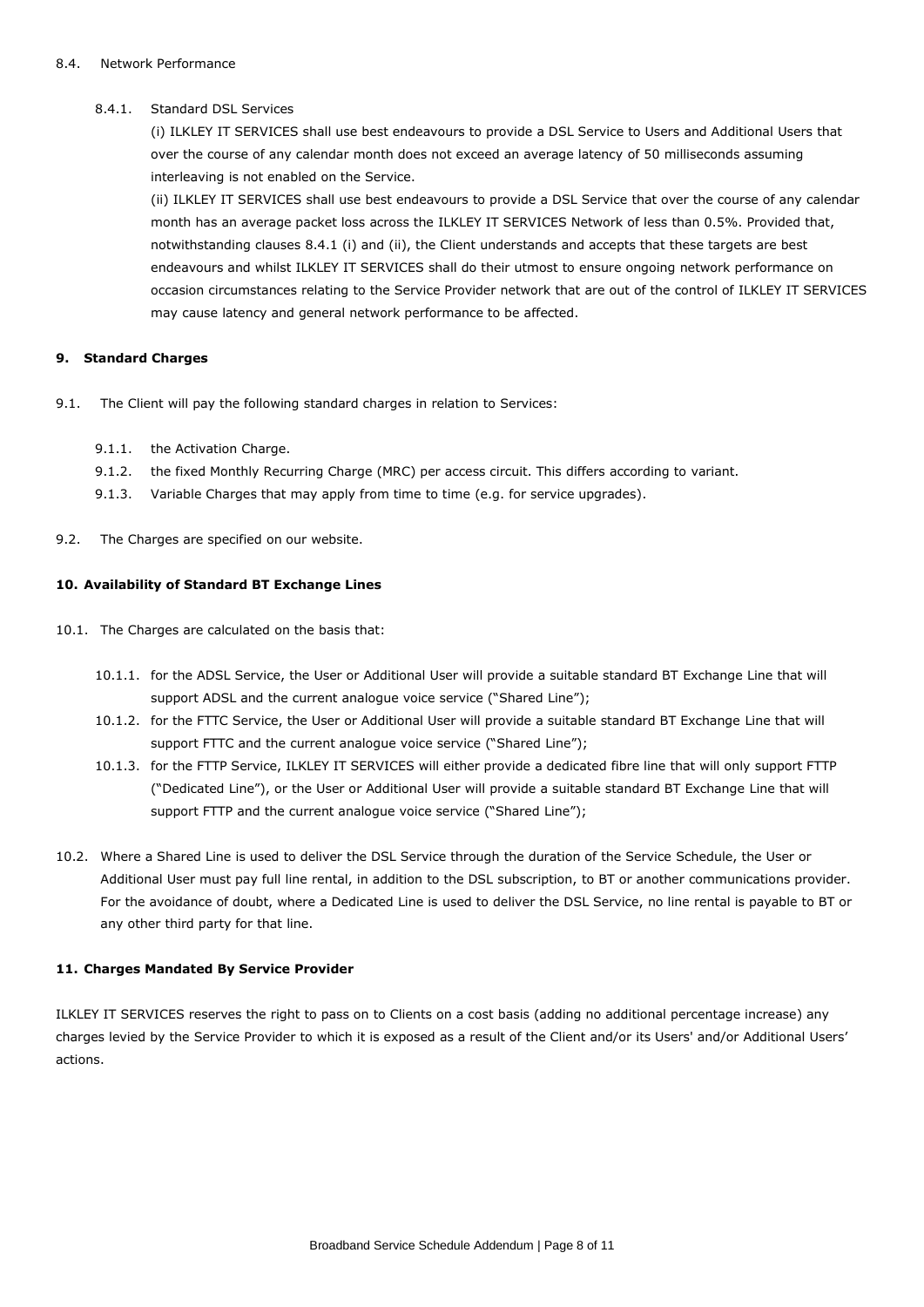# **Appendix 1 – Broadband Acceptable Use Policy**

# **1. Policy**

This Acceptable Use Policy (AUP) is intended to help protect our customers, and the Internet community, from the inappropriate use of the Internet. This AUP sets out the rules which apply to the use of our internet connection services including your responsibilities, and permitted and prohibited uses of those services.

We remind customers that when they are connected to the internet via our service they must comply with the law. Customers must not use our service:

- for the improper use of a public electronic communications network which is or would be an offence under Section 127 of the Communications Act 2003; or
- any unauthorised access or denial of service attack which is or would be an offence under Sections 1, 2 or 3 of the Computer Misuse Act 1990; or
- to commit an offence under the Regulation of Investigatory Powers Act 2000; or
- to commit an offence under any other relevant UK legislation;

A customer's use of our service constitutes acceptance of this AUP.

We reserve the right to revise and update this AUP from time to time.

#### **2. Responsibilities**

You are responsible for your actions on our network and systems you access through your Internet Service. If you act recklessly or irresponsibly in using your Internet Service or your actions endanger any person or the integrity or security of our Network, systems or equipment, your access may be restricted, suspended or terminated, without prior notice. In particular, you agree that you will not use, attempt to use or allow your Internet Service to be used to:

- store, send or distribute any content or material which is restricted, prohibited or otherwise unlawful under any applicable law or which is likely to be offensive or obscene to a reasonable person;
- store, send or distribute confidential information, copyright material or other content which is subject to third party intellectual property rights, unless you have a lawful right to do so;
- do anything, including store, send or distribute material which defames, harasses, threatens, abuses, menaces, offends, violates the privacy of, or incites violence or hatred against, any person or class of persons, or which could give rise to civil or criminal proceedings;
- do any other act or thing which is illegal, fraudulent or otherwise prohibited under any applicable law or which is in breach of any code, standard or content requirement of any other competent authority;
- do anything, including store, send or distribute material, which interferes with other users or restricts or hinders any person from accessing, using or enjoying the Internet, our Services, Network or systems;
- forge header information, email source address or other user information;
- access, monitor or use any data, systems or networks, including another person's private information, without authority or attempt to probe, scan or test the vulnerability of any data, system or network;
- compromise the security or integrity of any network or system including our Network;
- deliberately access, download, store, send or distribute any viruses or other harmful programs or material;
- send or distribute unsolicited advertising, bulk electronic messages or otherwise breach your spam obligations set out in this policy, or overload any network or system including our Network and systems;
- use another person's name, username or password or otherwise attempt to gain access to the account of any other User;
- tamper with, hinder the operation of or make unauthorised modifications to any network or system; or
- Authorise, aid, abet, encourage or incite any other person to do or attempt to do any of the above acts.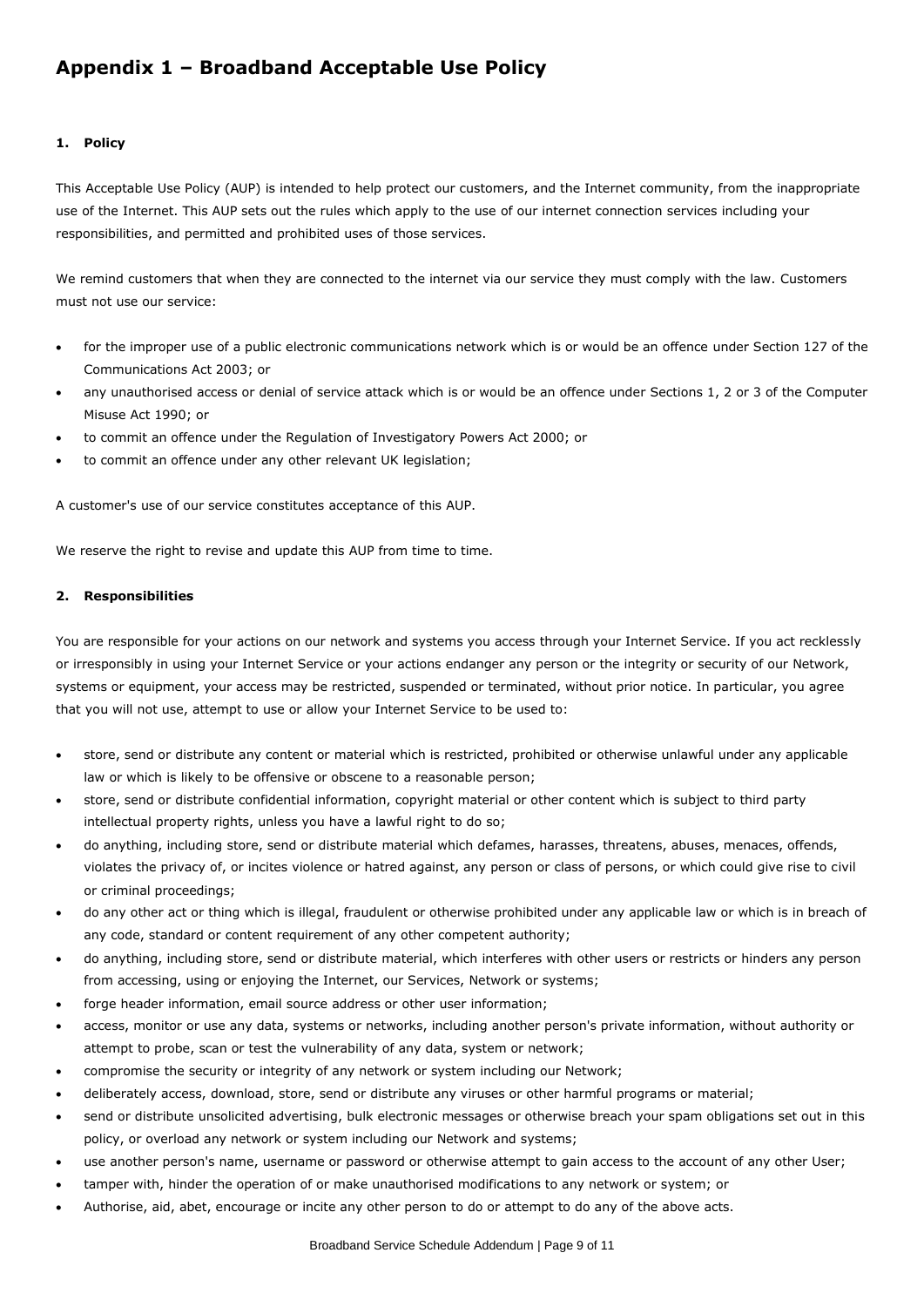# **3. Unsolicited Commercial Email / Unsolicited Bulk Email (Spam)**

Junk mail or Unsolicited Commercial Email (UCE), the term "spam" refers to submitting a commercial email to a large number of recipients who have not requested or opted to receive it and have no reasonable expectation to receiving email from the sender.

Email sent by a company or an organisation with whom the recipient has established a relationship or which was requested or accepted (opt-in requirement) by the recipient is not considered spam.

Spamming is not only harmful because of its negative impact on consumer attitudes toward ILKLEY IT SERVICES, but also because it can overload ILKLEY IT SERVICES's network and disrupt service to ILKLEY IT SERVICES subscribers.

As a user of a ILKLEY IT SERVICES email service platforms

#### You must:

- Include a conspicuous notice identifying the message as an advertisement or a commercial solicitation;
- Provide a valid physical postal address in each email your send;
- Include a valid email address or an unsubscribe link allowing the recipient to opt-out, either by replying to a valid return address, or by using an Internet based unsubscribe mechanism
- Process opt-out requests for at least 30 days after the sending of the commercial email and stop sending email to the requestor within 10 business days upon request;
- Set up and provide ILKLEY IT SERVICES with a valid "abuse" email address in order to process any Spam positive complaint.
- Comply with any regulation in force that covers direct marketing regulations

#### You may not:

- Include false, deceptive or misleading header information, including a false domain name or address;
- Send emails with a false, deceptive or misleading subject line;
- Include sexually explicit content in your email;
- Add an address into your list without the subscriber's permission;
- Maintain an email address in your list for which an opt-out request has been received;
- Use lists older than 6 months without obtaining a confirmation of the subscriber's permission;
- Harvest email addresses from websites or web services;
- Generate email address by using a dictionary attack combining letters and numbers into multiple permutations;
- Use scripts or automated ways to register for multiple email or user accounts to send commercial emails;
- Relay emails through a computer or network without permission;
- Use your subscription form to subscribe users for an unrelated list or to send them content differing from the one they have agreed to.
- send emails with added words/characters in an attempt to bypass Bayesian filters
- Send, or attempt to send, Spam of any kind from third-party networks using a return email address that is hosted on the ILKLEY IT SERVICES Network, or referencing an email address hosted on the ILKLEY IT SERVICES Network
- Send email messages which result in complaints from the recipient or from the recipient's email provider, or which result in blacklisting of the sender's email address or mail server
- Send email messages which are excessive and/or intended to harass or annoy others
- Continue to send email to a recipient that has indicated that he/she does not wish to receive it
- Take any actions intended to cloak the User's identity or contact information, including but not limited to intentionally omitting, deleting, forging or misrepresenting message headers or return addresses
- Take any other action that results in blacklisting of the sender's email address or mail server, or negatively impacts other Users who use the Email service.

In the absence of positive, verifiable proof to the contrary by a User, ILKLEY IT SERVICES will consider complaints by recipients of emails to be conclusive that the recipient did not subscribe or otherwise request the email(s) about which a complaint was generated.